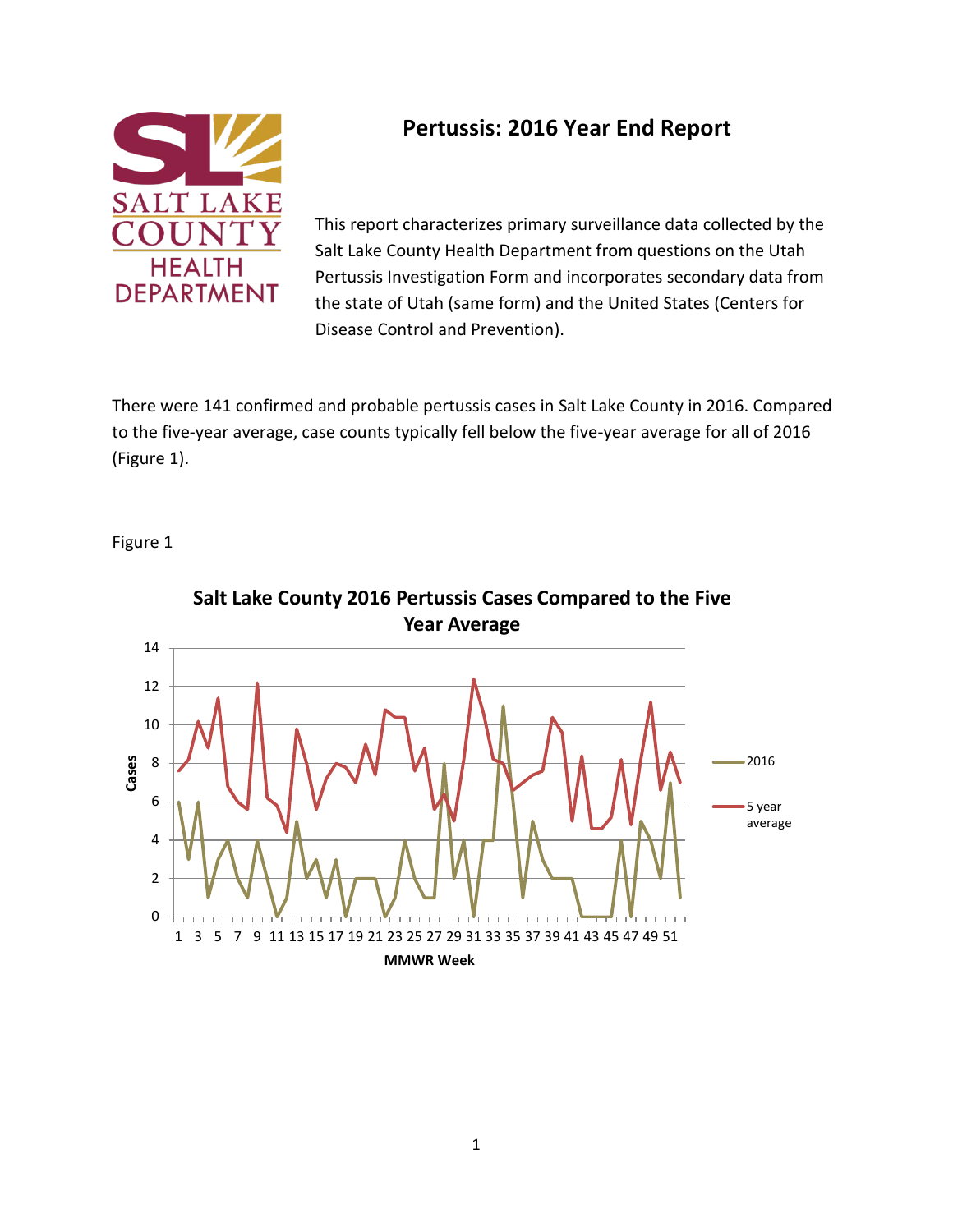The incidence rate for Salt Lake County was 12.7 per 100,000 population. Over a ten-year period, Salt Lake County has had higher incidence rates than the US; however, Salt Lake County and Utah follow a similar trend (Figure 2).



Figure 2

During 2016, monthly trends show that the pertussis cases peaked in July, and later saw a smaller peak in December (Figure 3).

Figure 3



#### **2016 Salt Lake County Pertussis Cases by Month**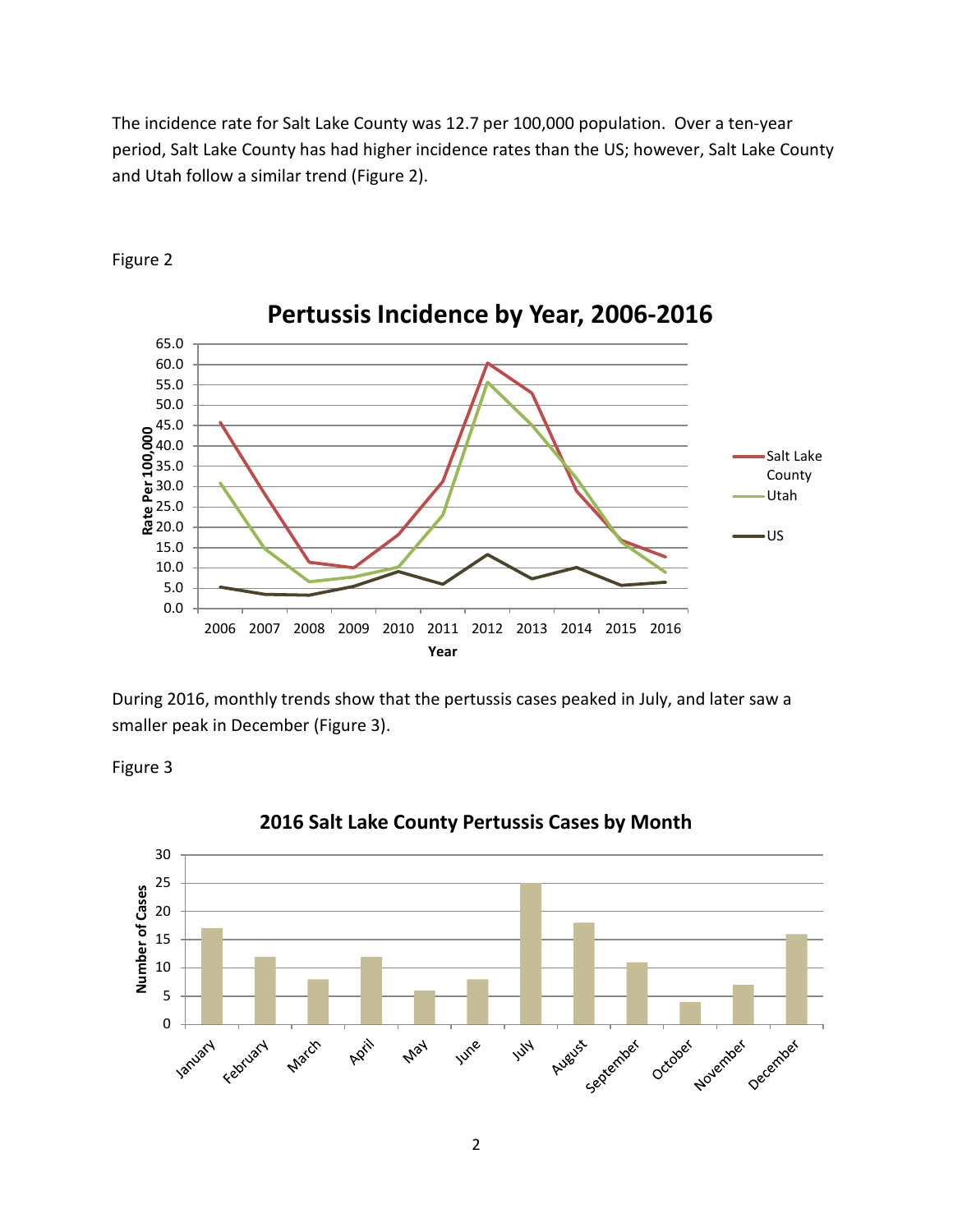#### **Demographics**

Pertussis surveillance for age is broken into nine standard age categories as shown in Figure 4. Incidence for pertussis in Salt Lake County is highest among the less than one age group at 50 per 100,000 population. Utah follows the same trend.





**2016 Incidence of Pertussis by Age Group**

In 2016 females had a higher rate than males among total cases (16 per 100,000 population compared to 10). The only age group in which the rate for males was higher than females was the <1 age group. This was considerably higher than the female rate at 66 per 100,000 population compared to 34 (Figure 5).

Figure 5



### **2016 Pertussis Rates by Gender & Age Group**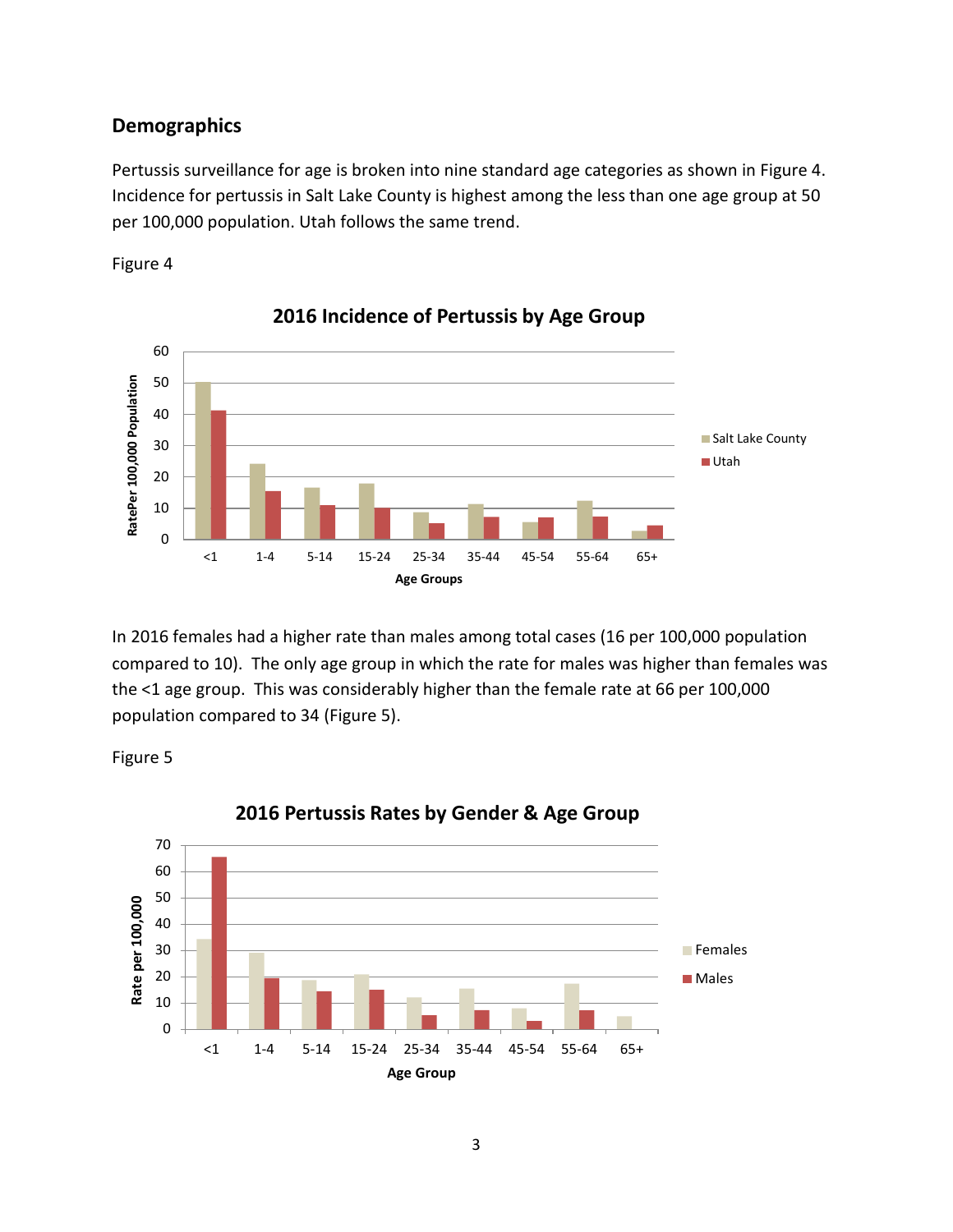As shown in Figures 6 and 7, pertussis rates are highest among the Pacific Islander and non-Hispanic populations of Salt Lake County.



Figure 6

Figure 7

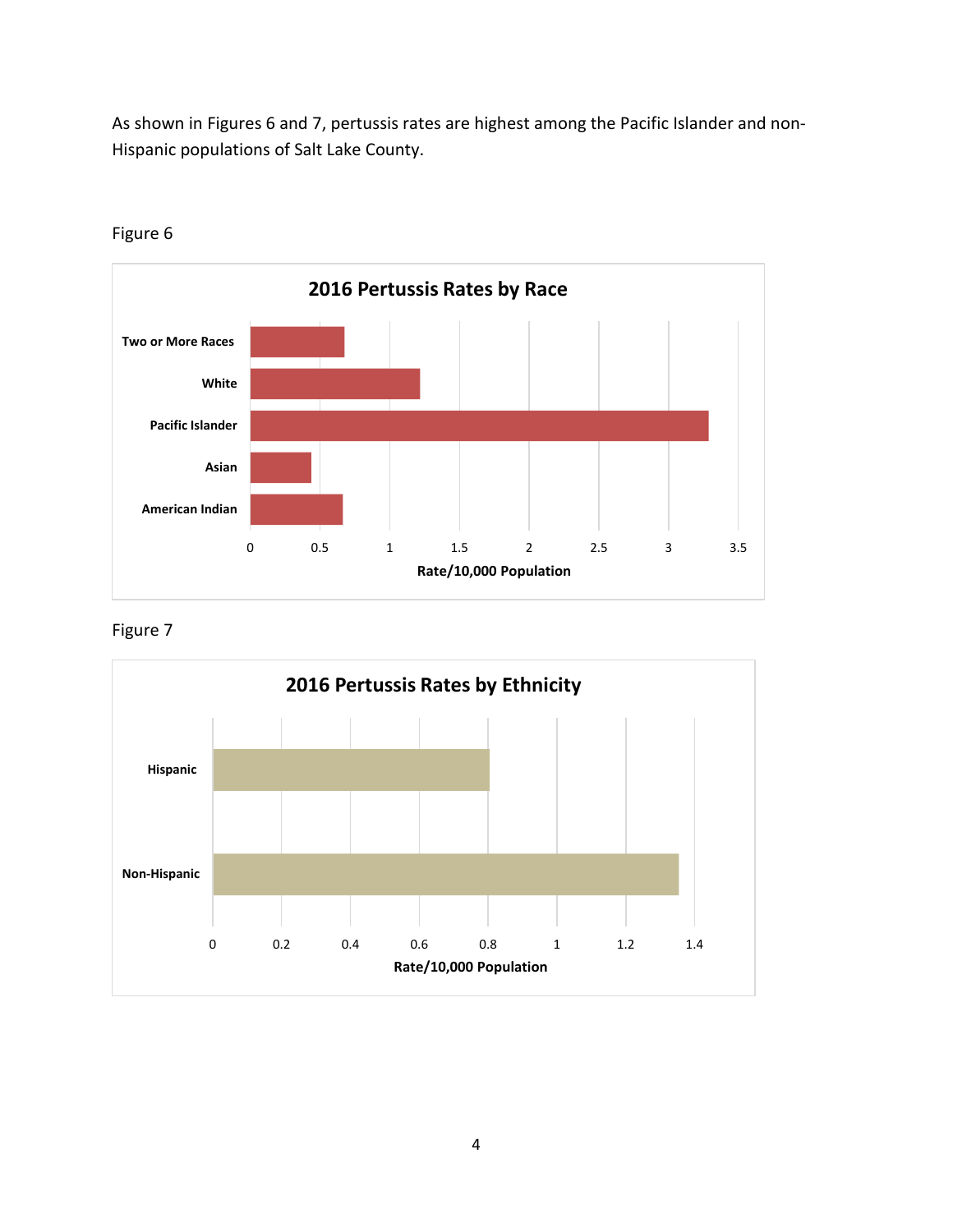In 2016 the cities of Murray, Holladay, and Draper saw a decrease in rate when compared to 2015. On the contrary, South Jordan, Riverton, and Sandy all saw an increase. West Jordan and Herriman had rates similar to those seen in 2015.



Figure 8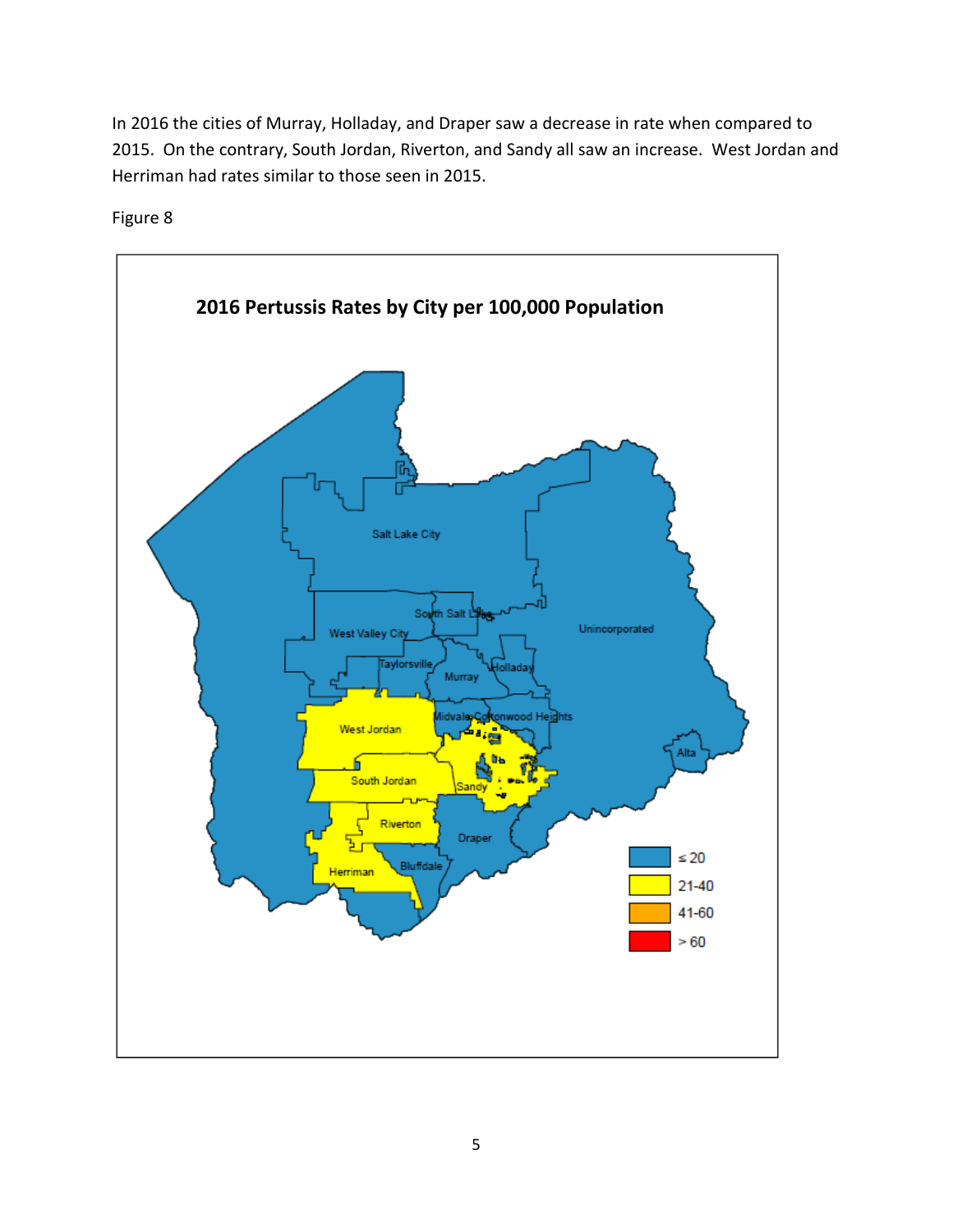### **Outbreaks**

There were four pertussis outbreaks identified in Salt Lake County in 2016. Outbreaks occurred at a charter school, preschool, church and credit union. The exemption rate at the charter school was 11%, which is high for a school within Salt Lake County (average rate is 3%). Even though there was only one outbreak in schools this year, school aged children had high case counts throughout the year. Figure 9 shows the number of cases reported each month in school aged children ages 5-18.



#### Figure 9

#### **Severity**

Severity remained low among 2016 pertussis cases (Figure 10). There were no deaths from pertussis in 2016 in Salt Lake County or in Utah.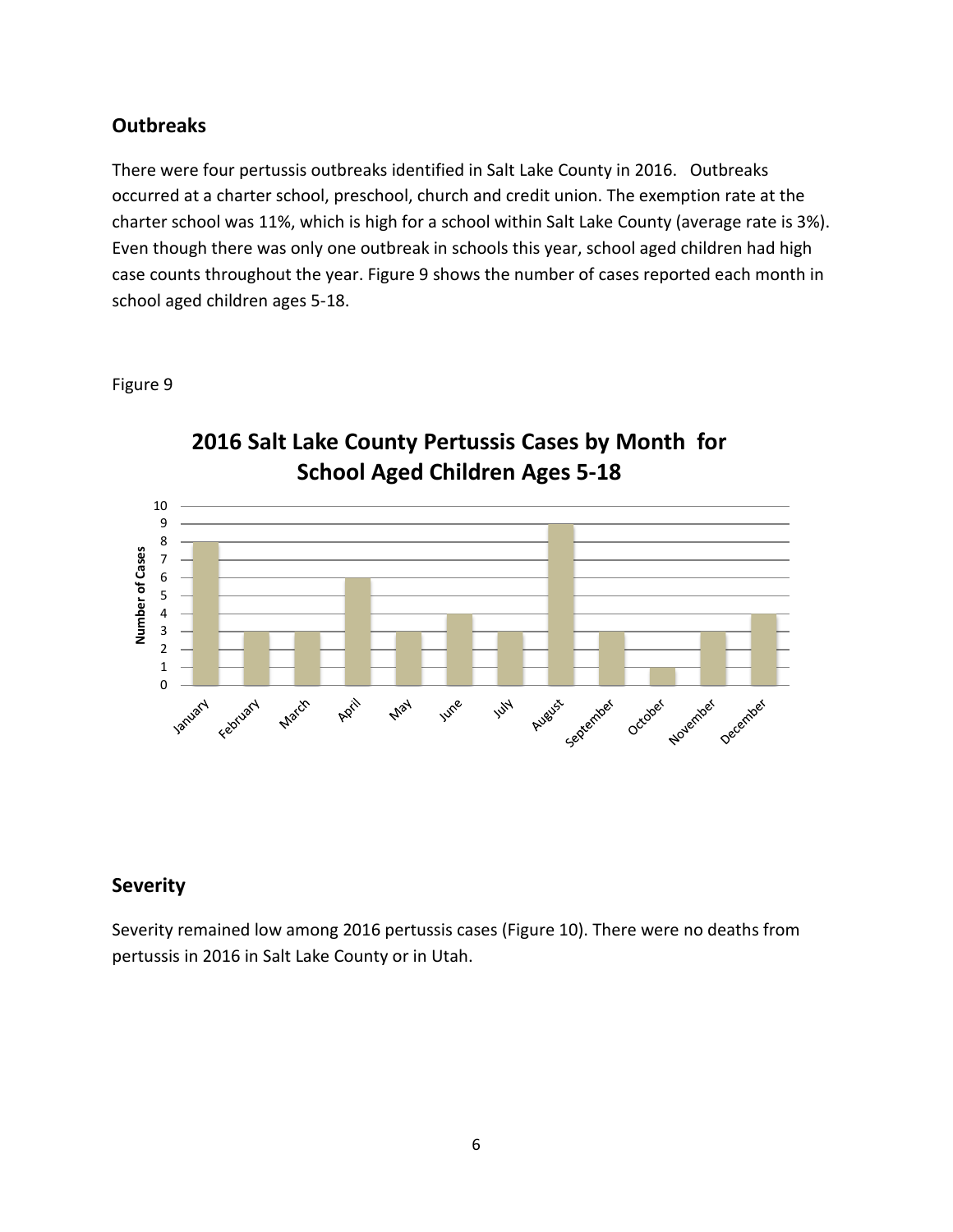



The percentage of hospitalizations has been similar for the state of Utah and Salt Lake County since 2006 and remains so in 2016 (Table 1).

| able |  |
|------|--|
|------|--|

| Year | % Hospitalized<br><b>SLCO</b> | % Hospitalized<br>Utah |
|------|-------------------------------|------------------------|
| 2006 | $\overline{2}$                | 3                      |
| 2007 | 3                             | 5                      |
| 2008 | 7                             | 7                      |
| 2009 | 5                             | 5                      |
| 2010 | 5                             | 5                      |
| 2011 | 5                             | 4                      |
| 2012 | 4                             | 3                      |
| 2013 | 2                             | 2                      |
| 2014 | 5                             | 4                      |
| 2015 | 5                             | 3                      |
| 2016 | 1                             | 5                      |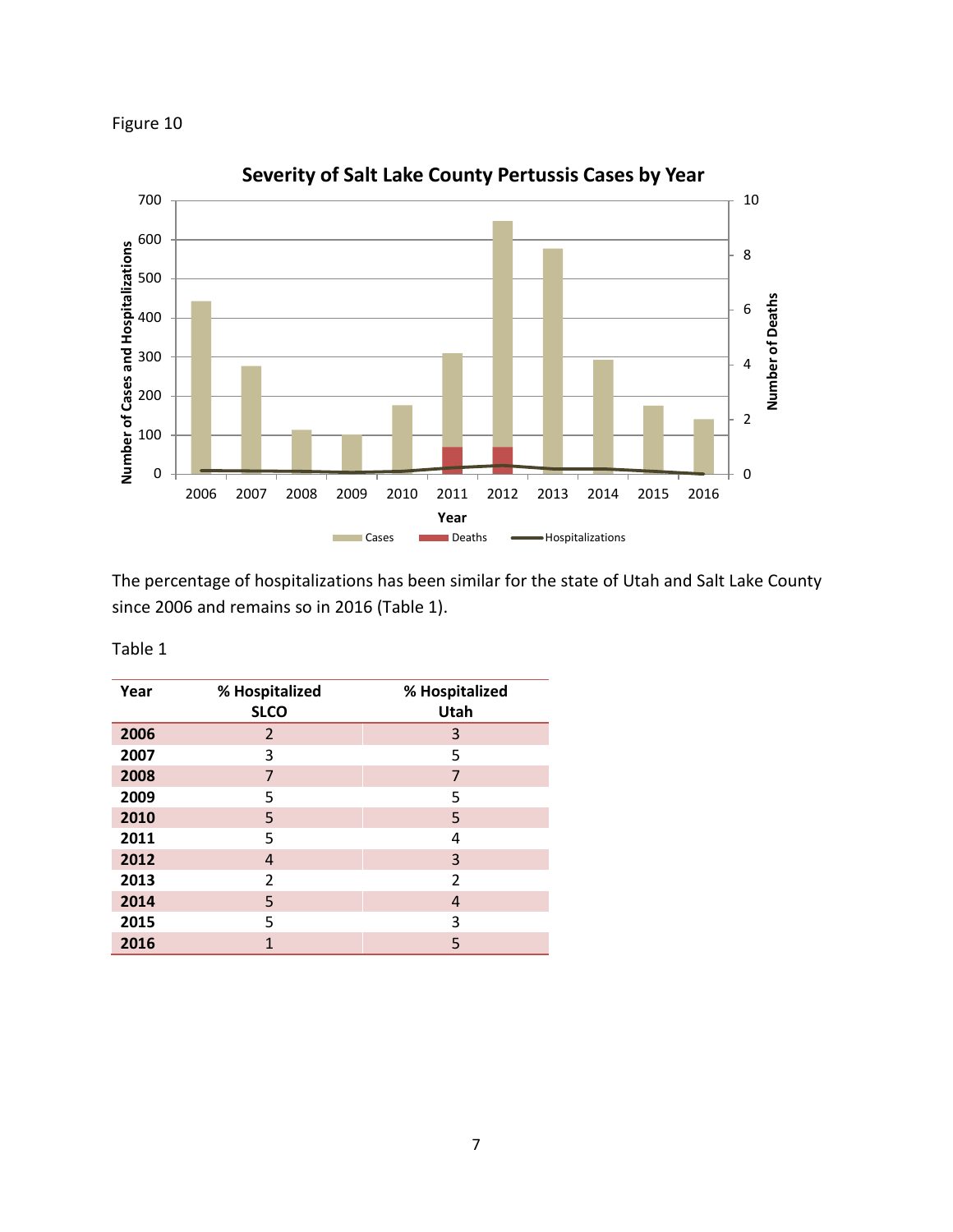Contrary to 2015, where the percentage of hospitalizations was highest among the 55-64 and 65+ age groups, in 2016 the only hospitalizations occurred in the less than one age group (Figure 11).



Figure 11

# **Vaccination**

The percentage of cases that were vaccinated in 2016 was 85%. Of those cases, 54% were considered up to date. Out of the 141 pertussis cases in Salt Lake County, 12% of cases had never been vaccinated (Figure 12).

Figure 12



# **2016 Pertussis Cases Vaccination Status**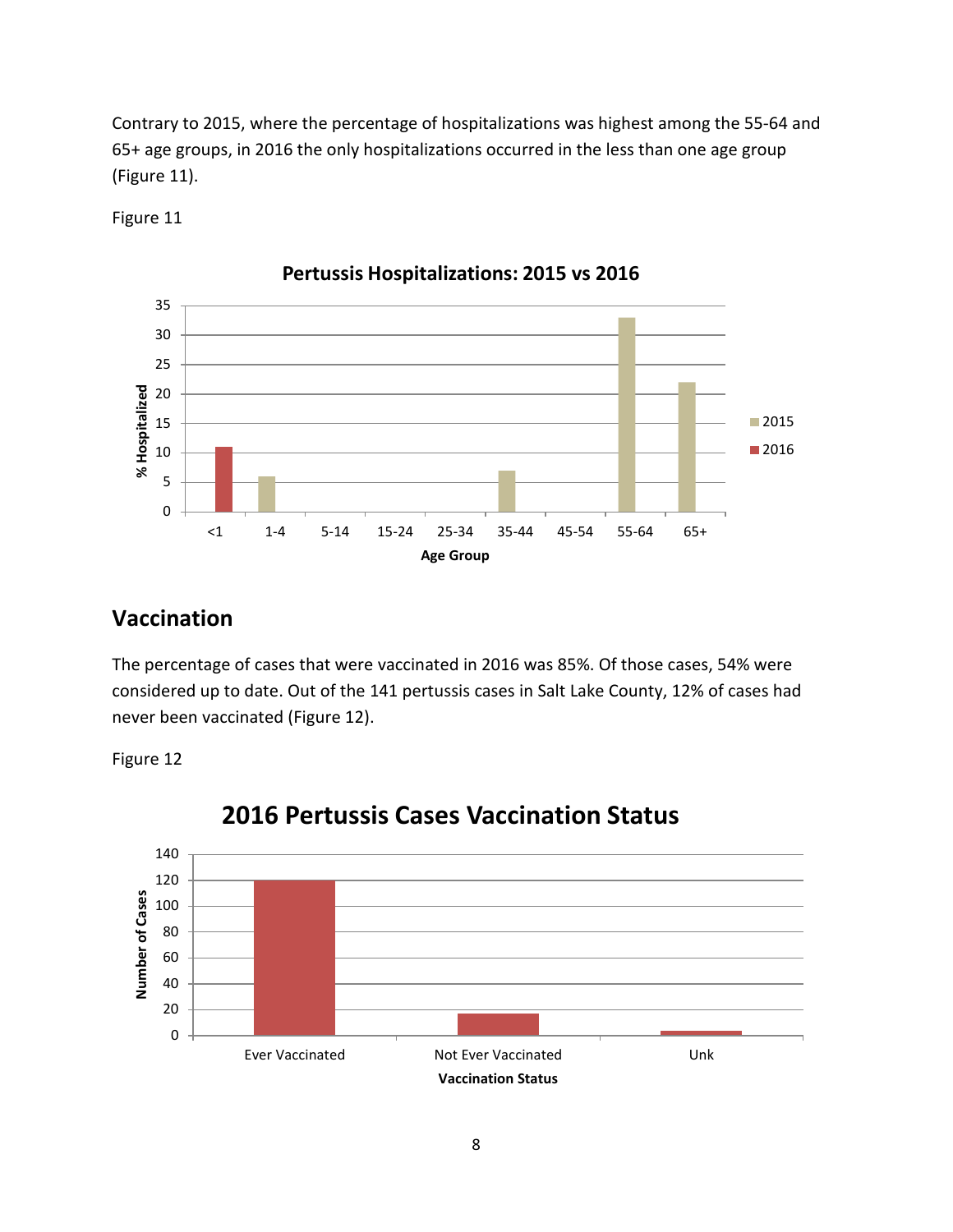The most common reasons for never having received a vaccine were philosophical objections and other/refused, such as family members having adverse reactions (Figure 13). The percent of cases that have never been vaccinated increased slightly in 2016 to 12 percent (Figure 14).

#### Figure 13



**Salt Lake County 2016 Pertussis Cases Reasons for Not Receiving Vaccine**

Figure 14